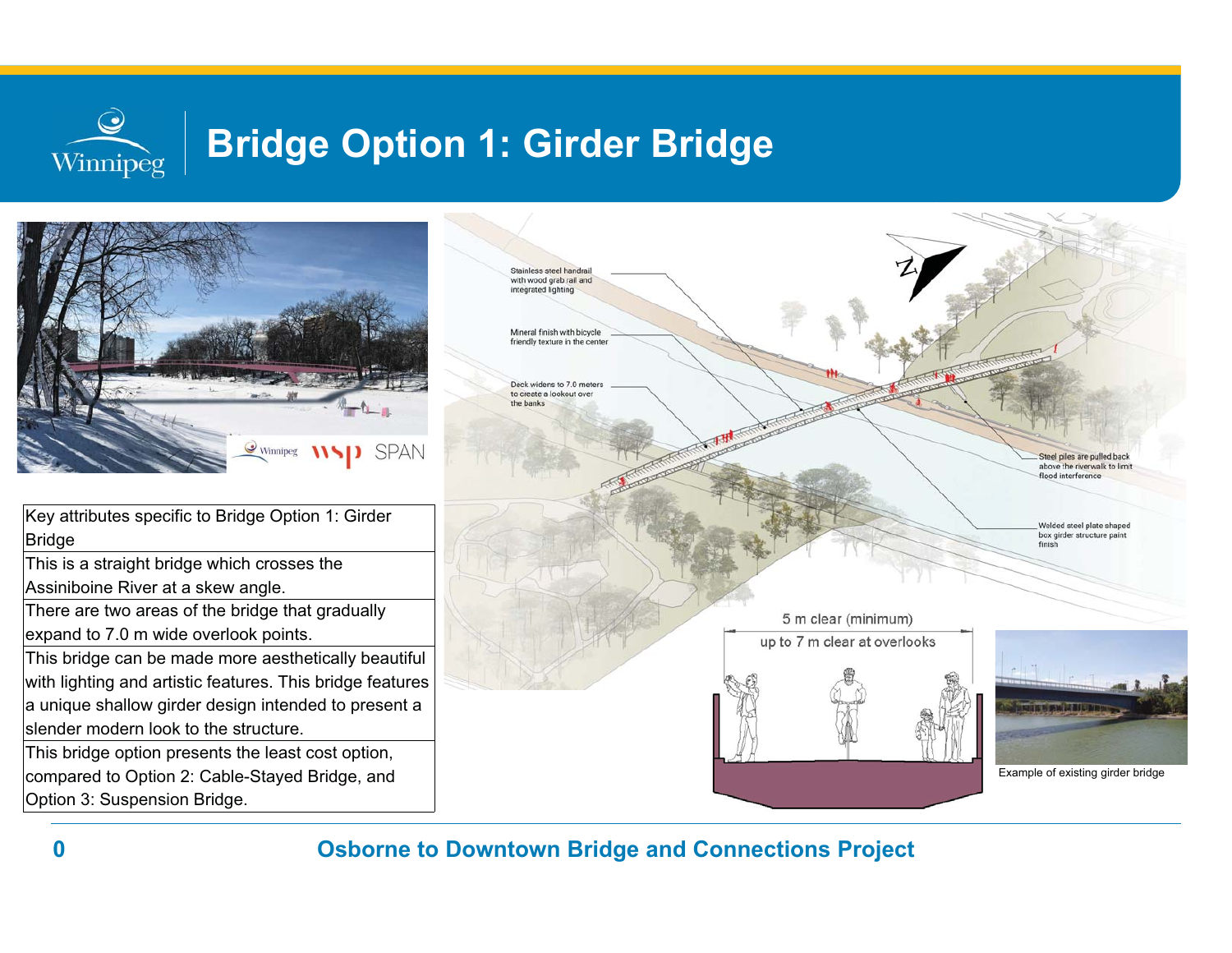# **Bridge Option 2: Cable-Stayed Bridge**



**Osborne to Downtown Bridge and Connections Project**

**1**

 $\bigcirc$ 

Winnipeg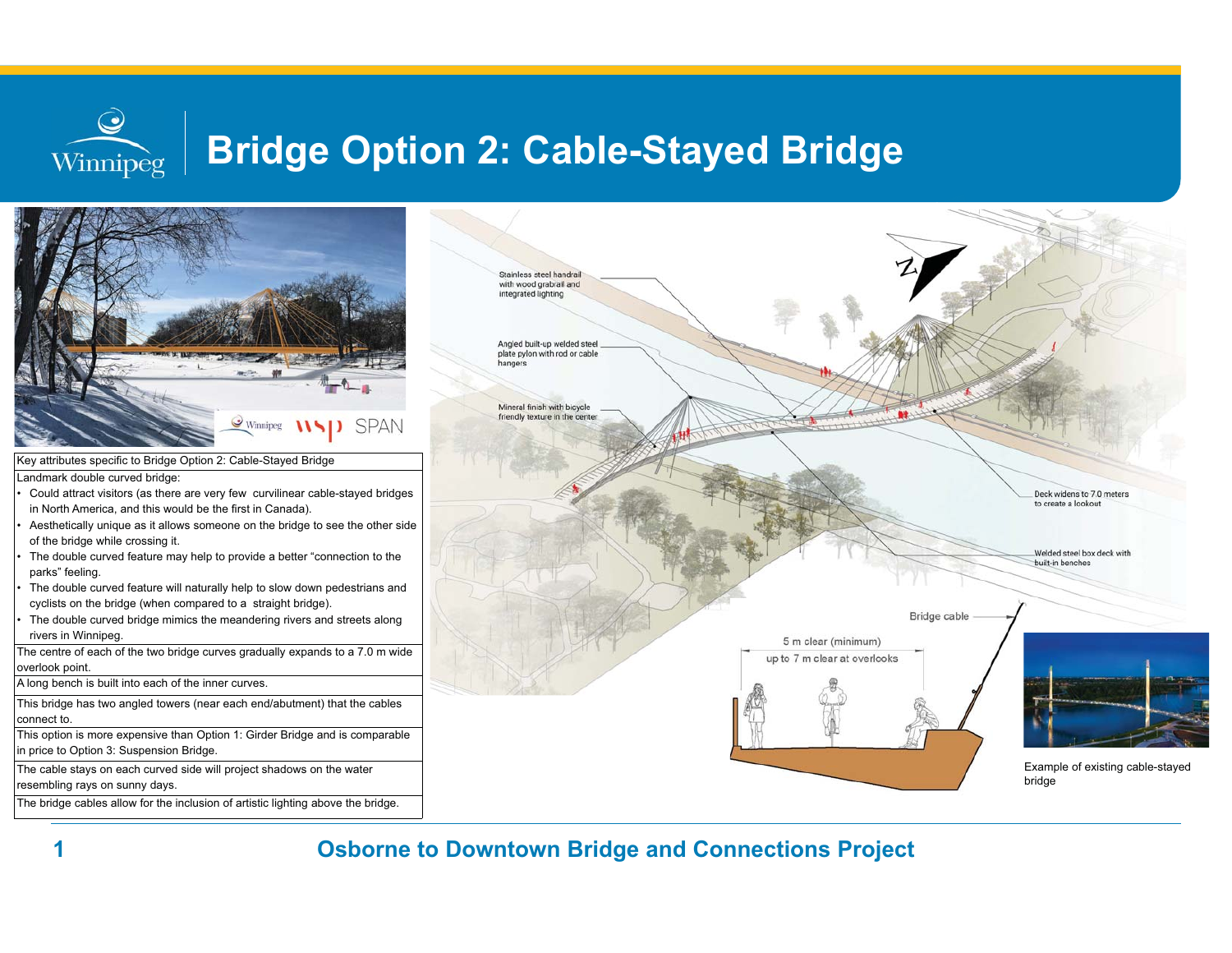# **Bridge Option 3: Suspension Bridge**



**Osborne to Downtown Bridge and Connections Project**

•

 $\bf Q$ 

Winnipeg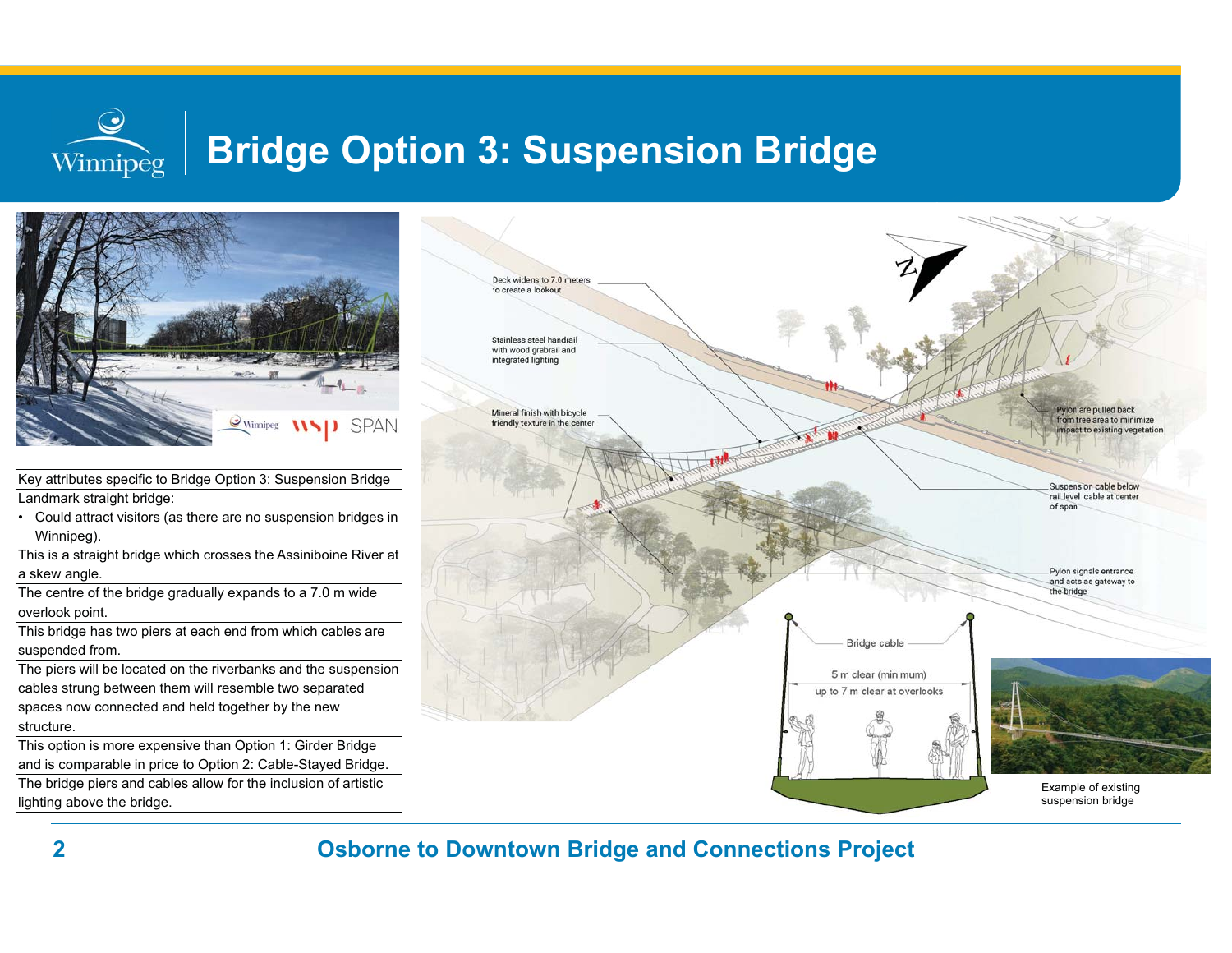$\bigcirc$ Winnipeg

# **Park Improvements Map**

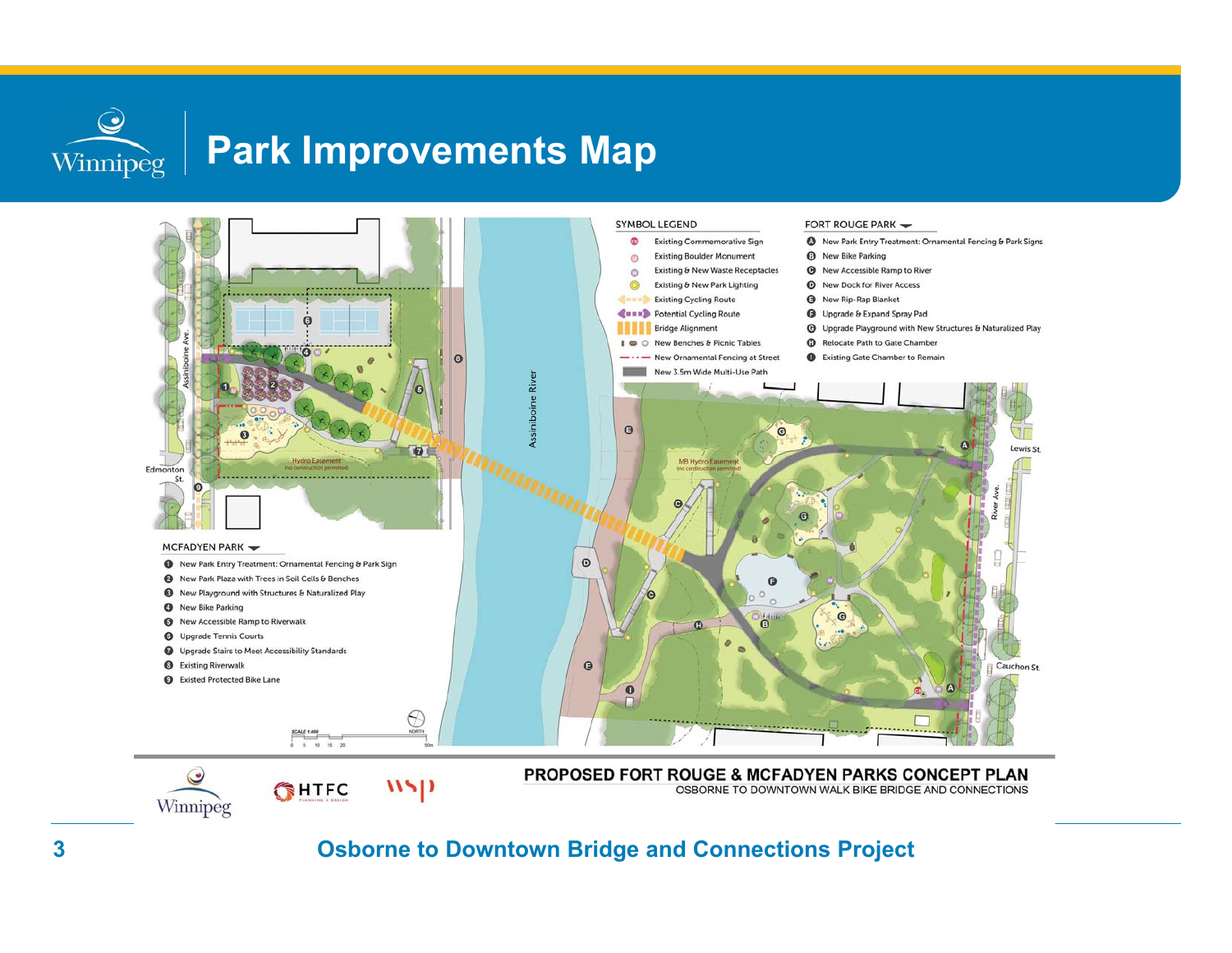

Themes have been suggested, such as naturalized playground components, that could represent the larger wild 'river bank' environment in a safe and manageable way, while facilitating imaginative and explorative play.

However, specific details of the parks are not explored at this level of design. This means that specific details of the play equipment, plaza / seating areas, splash pads, and vegetation have not yet been determined.



These two parks are no strangers to change. Did you know:

- Fort Rouge Park is one of the City's first four parks and celebrates its 125<sup>th</sup> anniversary this year.
- Fort Rouge Park was initially known as Assiniboine Park, but was renamed in 1905 when plans for a large suburban park outside the City were underway.
- McFadyen Park was relocated to its present site on Assiniboine Avenue in 1972. The Holiday Towers were built on the former site at 160 Hargrave St.

## **Examples of proposed park enhancements**











Upgrade and expand spray pad New accessible ramp to rive



Naturalized play equipment

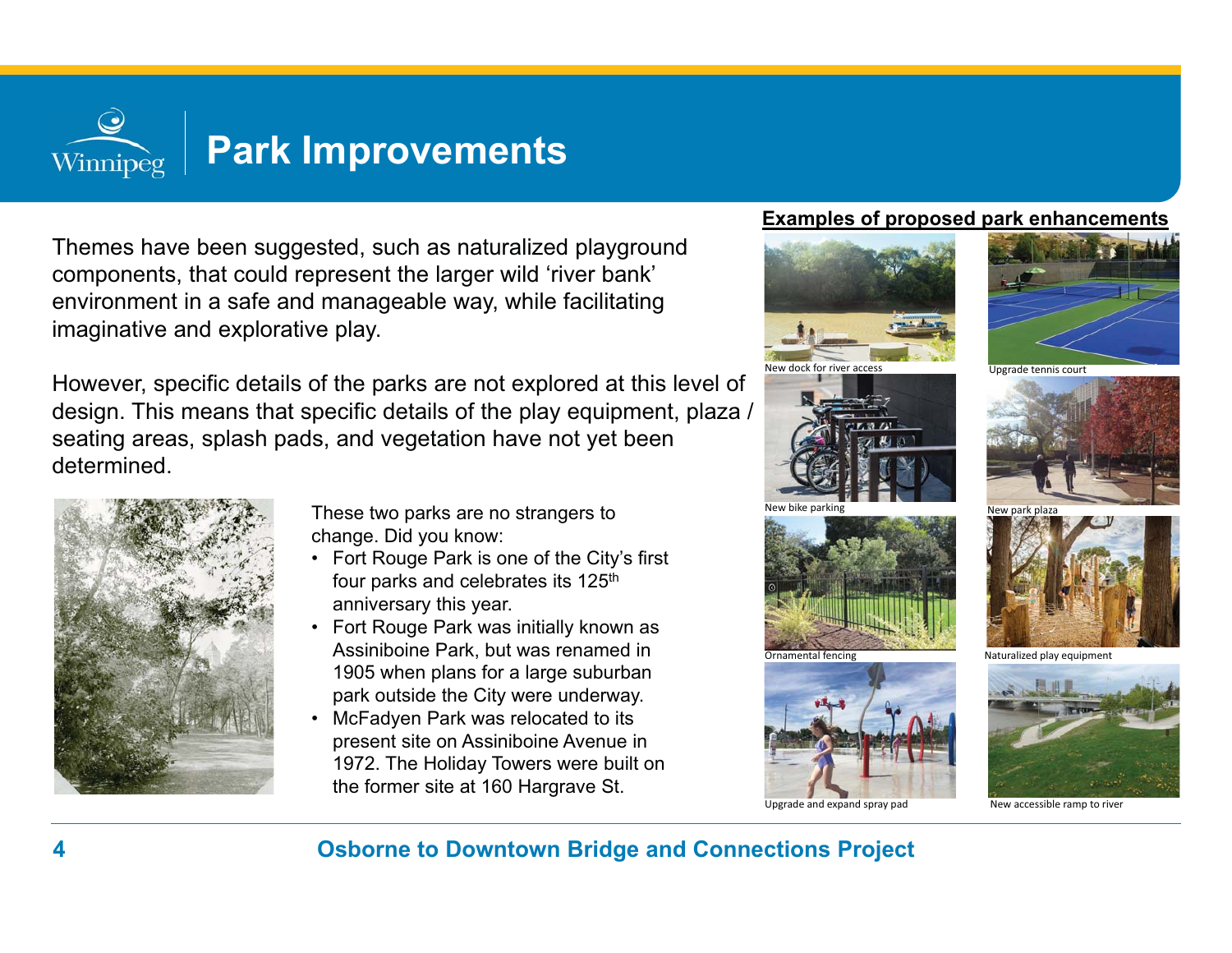## **Proposed Routes: B- River Avenue and Stradbrook Street**  Winnipeg

The first round of public engagement revealed that bike lanes on River Avenue and Stradbrook Street are highly desirable. These routes provides direct connectivity to destinations in Osborne Village, the proposed walk bike bridge, Harkness Station and provides <sup>a</sup> direct east-west route through the neighbourhood. The design can also extend to Wellington Avenue in the future, which is <sup>a</sup> direction from the Pedestrian and Cycling Strategies. However, some of these treatments result in the narrowing of traffic lanes, movement of parking lanes and the removal of parking on the southern side of River Avenue between Osborne and Donald. **How do we balance the needs of all users?**





**River Avenue west of Osborne Street, Option 2 - Raised Bike Lane**

Travel lanes and parking lane configuration remain the same but are narrowed.

 A raised bike lane is more costly than a protected lane but allows for high degree of separation and wider travel lanes. Snow is cleared by sidewalk plowing machinery.

**River Avenue west of Osborne Street, Option 1- Protected Bike Lane**Travel lanes and parking lane configuration remain the same but are

narrowed. Snow is cleared by sidewalk plowing machinery.

**River Avenue east of Osborne Street - Protected bike lane**Bike lane is added to the north side of the street, shifting the layout of the road to maintain north-side parking lane and two one-way lanes of traffic. The southern parking lane is removed. Snow is cleared by sidewalk plowing machinery.

**River Avenue east of Harkness Street - Neighbourhood Greenway** Range of treatments to slow down or divert vehicular traffic (speed humps, traffic diverters, curb extensions, etc.). Easy to maintain, calms traffic for pedestrian and cyclist safety, reduces short cutting traffic, low cost. Snow will continue to be cleared by street snow plowing machinery

# **River Avenue Community Community Community Community Community Community Community Community Community Community**



### **Stradbrook Avenue west of Osborne Street, Option 2 - Raised Bike Lane**

 Travel lanes and parking lane configuration remain the same but are narrowed.

A raised bike lane is more costly than a protected lane but allows for high degree of separation and wider travel lanes. Snow is cleared by sidewalk plowing machinery.

### **Stradbrook Avenue west of Osborne Street, Option 1 - Protected Bike Lane**

 Travel lanes and parking lane configuration remain the same but are narrowed.

Snow is cleared by sidewalk plowing machinery.

### **Stradbrook Avenue east of Osborne Street – Protected Bike Lane**

Travel lanes and parking lane configuration remain the same but are narrowed to accommodate the bike lane on the south side of the street.

 Parking changed from north lane to south side. Snow is cleared by sidewalk plowing machinery.





**View the table map for location details and other proposed routes.**